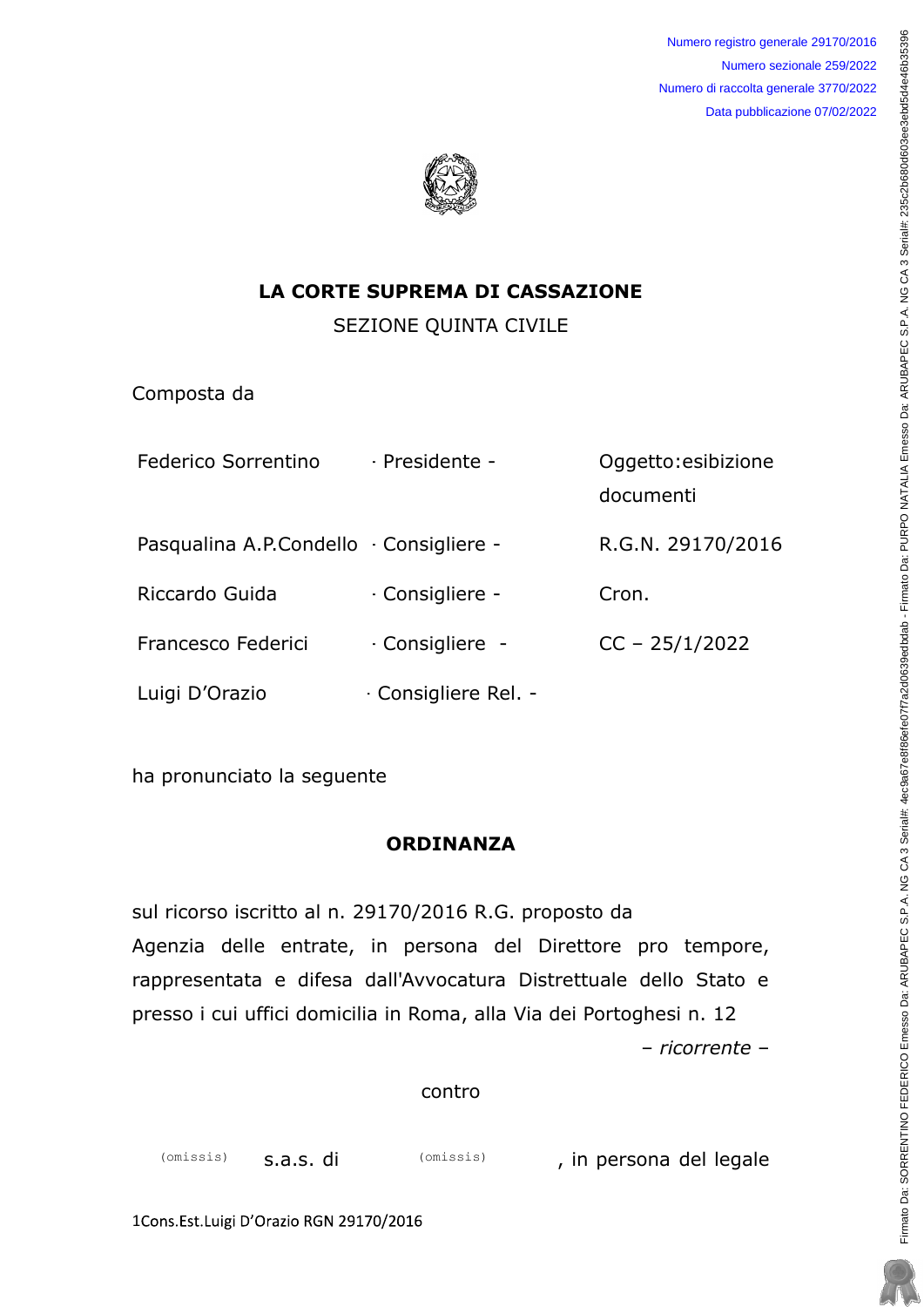rappresentante pro tempore,  $(0.0258)$  e (omissis), in proprio, rappresentati e difesi dall'Avv. (omissis) (omissis) giusta procura speciale in calce al ricorso per cassazione, elettivamente domiciliati presso la cancelleria della Corte di cassazione (omissis) (omissis)

#### -ricorrenti incidentali-

avverso la sentenza della Commissione tributaria regionale dell'Abruzzo, sezione distaccata di Pescara, n. 505/6/2016, depositata il 17 maggio 2016.

Udita la relazione svolta nella camera di consiglio del 25 gennaio 2022 dal consigliere Luigi D'Orazio.

#### RILEVATO CHE:

1. La Commissione tributaria regionale dell'Abruzzo, sezione distaccata di Pescara, accoglieva solo in parte l'appello proposto dalla

(omissis) **S.a.S. di** (omissis) , oltre che da (omissis) e da metal interests is and an avverso la sentenza della Commissione tributaria provinciale di Chieti (n.187/2015), che aveva rigettato i ricorsi presentati dalla società e dai soci contro gli avvisi di accertamento emessi nei loro confronti, con metodo induttivo puro, ai sensi dell'art. 39, secondo comma, del d.P.R. n. 600 del 1973, avendo la società presentato la dichiarazione dei redditi oltre 90 giorni dopo la scadenza. In particolare, il giudice d'appello evidenziava che non risultava documentata una impossibilità assoluta ad adempiere all'obbligo di dichiarazione né a provvedere al deposito di documenti in sede procedimentale, non costituendo impedimento assoluto neppure la malattia del contribuente, potendo questi delegare il compito da altro soggetto idoneo. Era inammissibile la doglianza relativa alla presunta nullità (omissis)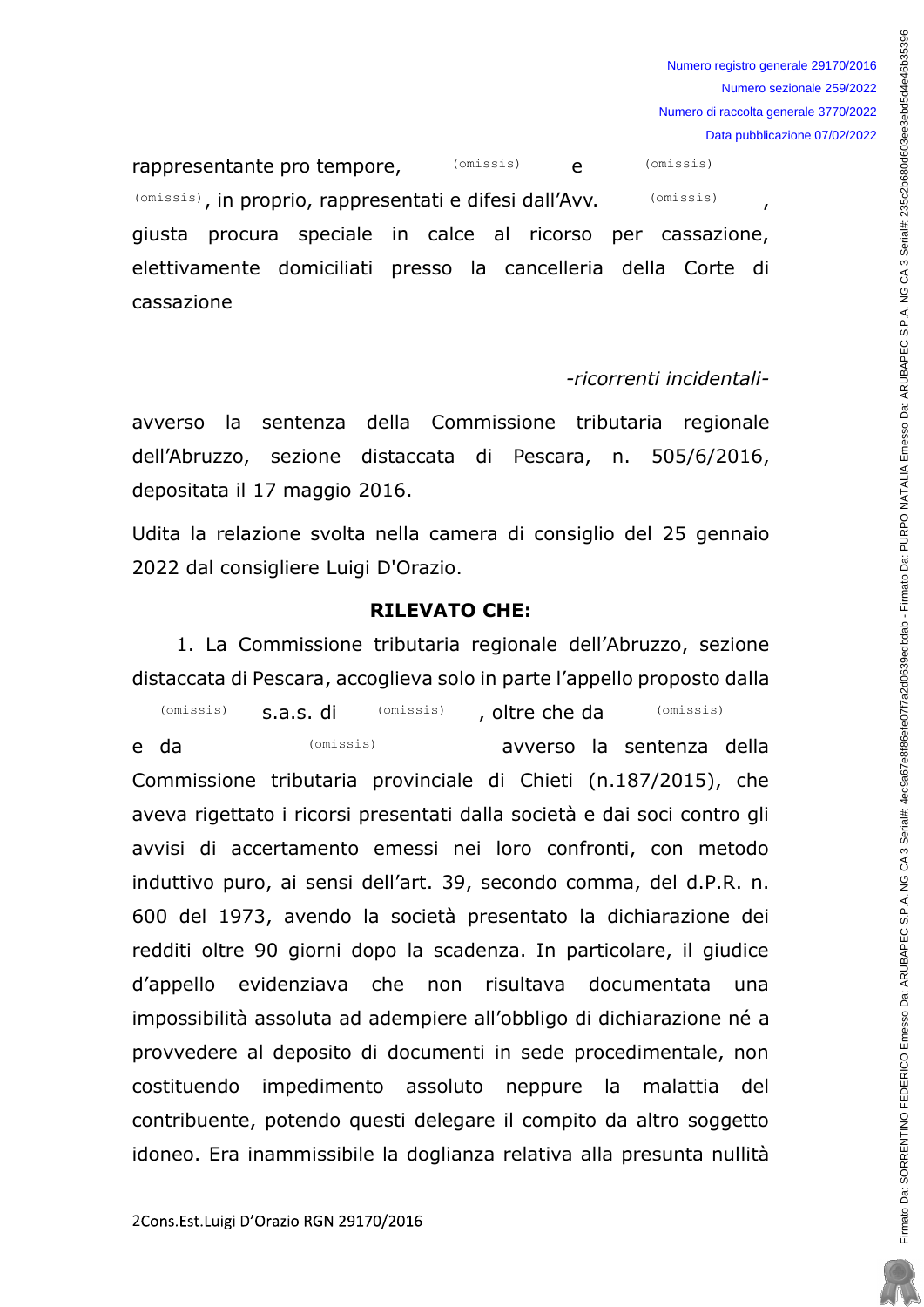dell'avviso di accertamento per essere stato firmato da un dirigente la cui nomina sarebbe da ritenersi legittima perché non avvenuta a sequito del superamento di un pubblico concorso. Tale illegittimità, peraltro, doveva essere eccepita dalla parte. Era fondato, invece, l'appello con riferimento alla mancata detrazione dell'Iva versata in l'inottemperanza del contribuente all'obbligo quanto, della dichiarazione annuale preclude che l'imposta versata sugli acquisti di beni e servizi nel periodo dell'omessa dichiarazione possa essere detratta, se non risulti dalle "dichiarazioni periodiche", salva però, a seguito dell'impugnazione del contribuente, la detraibilità delle poste che deve essere valutata dal giudice del merito. La parte contribuente aveva diritto a detrarre l'Iva versata sulla base delle fatture depositata in giudizio "anche nella fase d'appello", potendosi depositare nuovi documenti dinanzi alle commissioni regionali.

2. Avverso tale sentenza propone ricorso principale per cassazione l'Agenzia delle entrate.

3. Propone ricorso incidentale la società, presentando anche memoria scritta.

#### **CONSIDERATO CHE:**

1. Anzitutto, si evidenzia che il ricorso dell'Agenzia delle entrate deve essere definito "principale", in quanto risulta notificato il 6 dicembre 2016, come risulta dalla ricevuta di avvenuta consegna (RAC), mentre il ricorso della società e dei soci, in quanto notificato in data 9 dicembre 2016, deve essere qualificato come ricorso incidentale.

Infatti, per questa Corte, il principio dell'unicità del processo di impugnazione contro una stessa sentenza comporta che, una volta avvenuta la notificazione della prima impugnazione, tutte le altre debbono essere proposte in via incidentale nello stesso processo e perciò, nel caso di ricorso per cassazione, con l'atto contenente il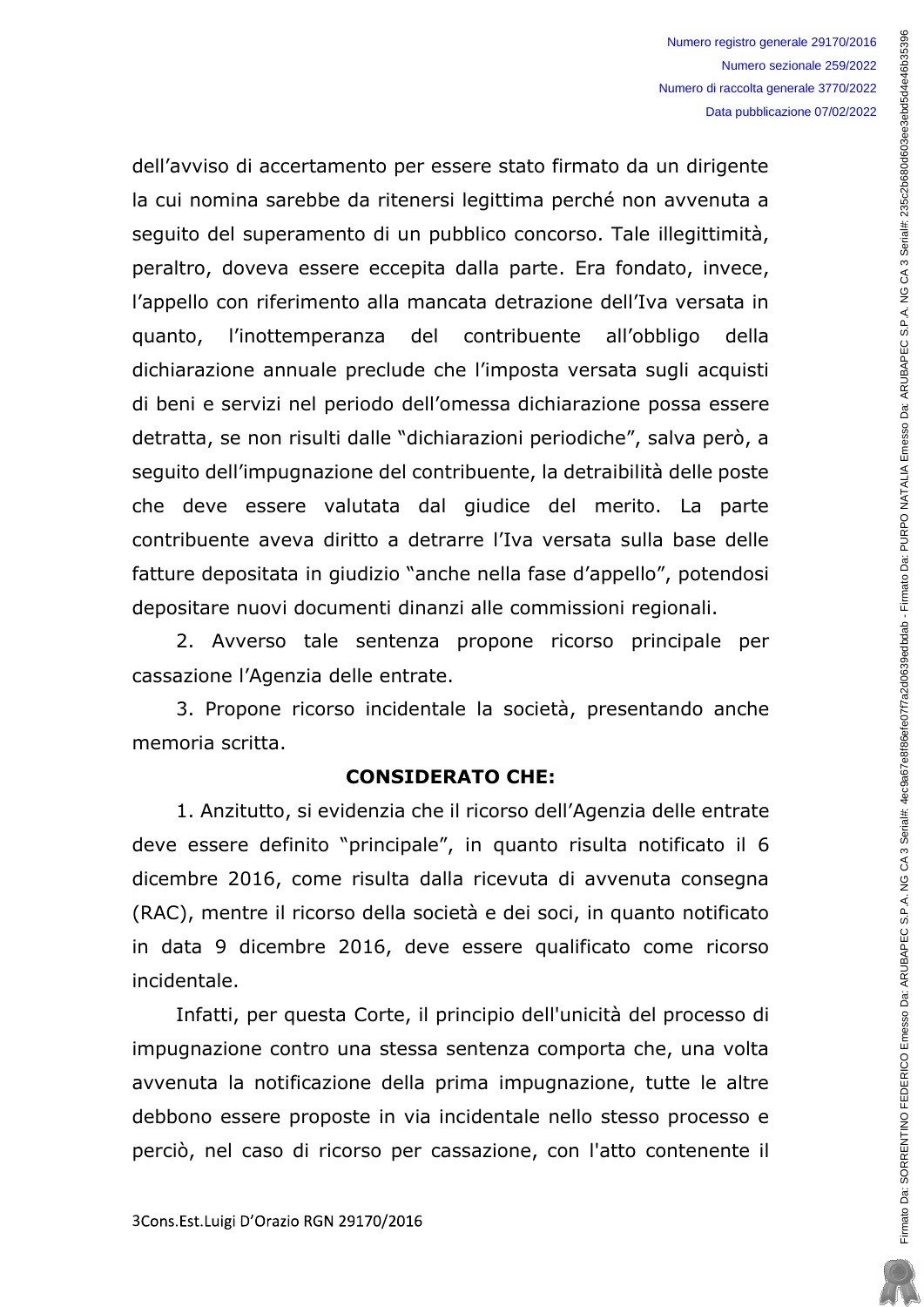controricorso; tuttavia quest'ultima modalità non può considerarsi essenziale, per cui ogni ricorso successivo al primo si converte, indipendentemente dalla forma assunta e ancorché proposto con atto a sé stante, in ricorso incidentale, la cui ammissibilità è condizionata al rispetto del termine di quaranta giorni (venti più venti) risultante dal combinato disposto degli artt. 370 e 371 c.p.c., indipendentemente dai termini (l'abbreviato e l'annuale) di impugnazione in astratto operativi (Cass., sez. L, 20 marzo 2015, n. 5695; Cass., sez. 5, 22 luglio 2020, n. 15582).

2. Con il primo motivo di impugnazione principale l'Agenzia delle entrate deduce la "violazione del combinato disposto dagli articoli 32 del d.P.R. n. 600 del 1973 e 51 del d.P.R. n. 633 del 1972, e falsa applicazione dell'art. 58, secondo comma, del d.lgs. n. 547 del 1992, in relazione all'art. 360, primo comma, n. 3, c.p.c.". Il giudice d'appello avrebbe violato gli articoli 32 del d.P.R. n. 602 del 1973 e 51 del d.P.R. n. 633 del 1972, perché avrebbe fondato la decisione sull'ammissibilità della detrazione dell'Iva versata, su fatture dei contribuenti, prodotte, in modo inammissibile, per la prima volta, nel corso del giudizio.

3. Con il primo motivo di ricorso incidentale la società ed i soci deducono la "violazione e falsa applicazione degli articoli 42, comma 1 e 3 del d.P.R. 600 del 1973 e 7 della legge 212 del 2000, alla luce di quanto disposto dalla Corte costituzionale con la sentenza n. 37 del 25 febbraio 2015, in relazione all'art. 360, primo comma, n. 3, c.p.c. e dell'art. 2697 c.c., in relazione all'art. 360, primo comma, n. 3, c.p.c., in riferimento al principio dell'onere della prova ". Nell'atto di appello i ricorrenti hanno chiesto la riforma della sentenza di prime cure in ragione dell'inesistenza dell'atto impugnato per violazione degli articoli 42, primo comma, d.P.R. n. 600 del 1973 e 7 della legge n. 212 del 2000, per carenza di potere dirigenziale del delegante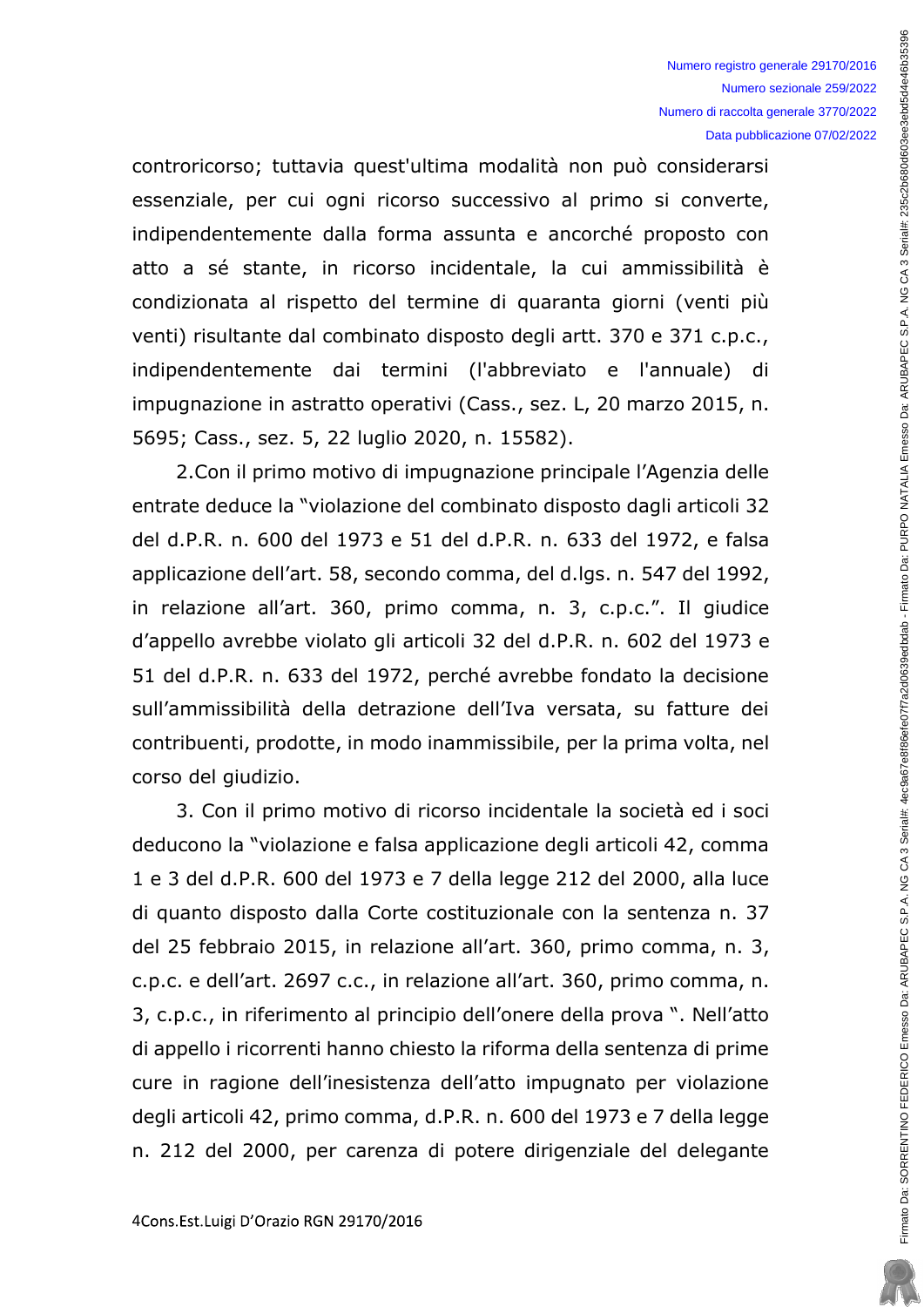ovvero di chi ha sottoscritto l'avviso di accertamento in mancanza della sua qualifica di dirigente, come stabilito dalla sentenza della Corte costituzionale n. 37 del 2015. Il giudice d'appello ha ritenuto che l'eccezione fosse sottoposta a termine di decadenza, deducibile solo su istanza di parte. In realtà, l'eccezione è stata sollevata in appello, con un motivo aggiunto, quando ancora erano pendenti i termini per l'impugnazione della decisione di primo grado.

4. Con il secondo motivo di ricorso incidentale i ricorrenti lamentano il "vizio di carente e contraddittoria motivazione in ordine alla conferma della rettifica induttiva operata dall'Ufficio in relazione all'art. 360, primo comma, n. 5, c.p.c.". La sentenza sarebbe nulla per mancanza dell'esposizione dello svolgimento del processo e dei fatti rilevanti della controversia. Il giudice d'appello ha ritenuto corretto l'utilizzo del metodo induttivo puro da parte dell'Agenzia delle entrate, omettendo totalmente di statuire sulle singole posizioni dei tre ricorrenti, che, in primo grado, avevano proposto tre ricorsi distinti, solo successivamente riuniti. Nessun riferimento si rinviene alla sentenza del giudice d'appello sulla "affidabilità o meno dei dati desunti dall'ufficio e la mancanza di prove certe e dirette per tutte e tre le posizioni in esame ".

5. Nella specie, poiché la sentenza d'appello ha accolto in parte il gravame proposto dalla società e dai soci, entrambe le parti risultano parzialmente soccombenti (l'Agenzia delle entrate in ordine alla detrazione del credito Iva e la società ed i soci in ordine ai ricavi non dichiarati per € 285.839,00), sicché il ricorso presentato successivamente da società e soci, benché debba essere definito incidentale, tuttavia non è un ricorso incidentale "condizionato", che si rinviene solo nei casi in cui la parte sia stata totalmente vittoriosa nel giudizio di merito.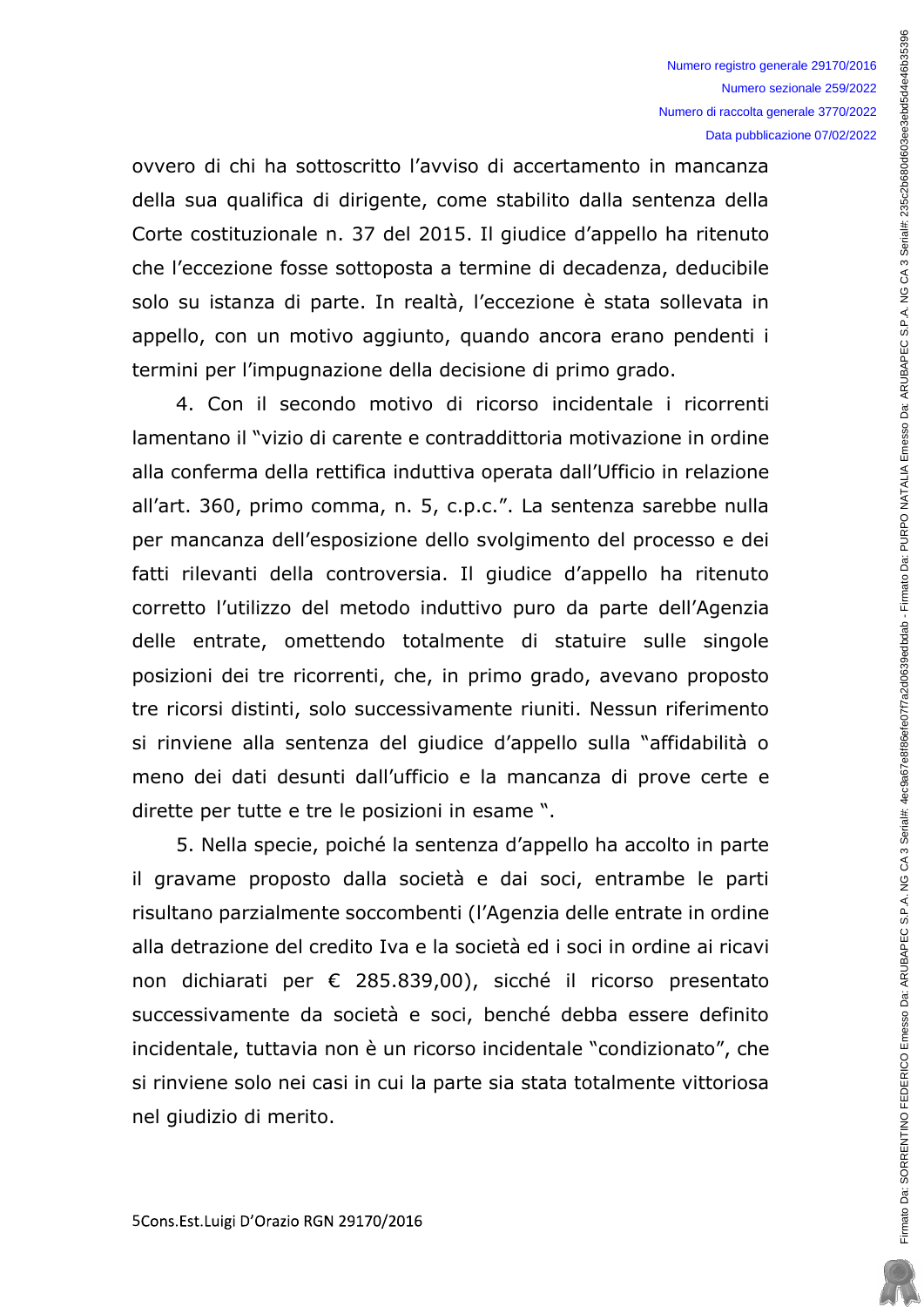Pertanto, deve essere affrontato preliminarmente il ricorso incidentale presentato da società e soci, in quanto contenente questioni logicamente precedenti la doglianza articolata dall'Agenzia delle entrate.

6. Il secondo motivo del ricorso incidentale è infondato.

6.1. Invero, la motivazione della sentenza del giudice d'appello, non solo è presente graficamente, ma si sviluppa attraverso un procedimento logico-giuridico articolato e coerente, a prescindere dalla correttezza o meno della decisione adottata. A nulla vale l'obiezione per cui la motivazione ha fatto riferimento ad un unico ricorso, invece che a tre ricorsi poi riuniti.

Tra l'altro, la censura sulla motivazione del giudice di appello non rispetta i parametri di cui all'art. 360, primo comma, n. 5 c.p.c., come modificato dal d.l. 83/2012, applicabile alle sentenze pubblicate a decorrere dall'11 settembre 2012. Non è stato in alcun modo censurato l'omesso esame di un fatto decisivo e controverso tra le parti. La società ed i soci, nel ricorso incidentale hanno dedotto la "carente e contraddittoria motivazione", articolando il motivo di ricorso in base alla precedente formulazione dell'art. 360, primo comma, n. 5, c.p.c.

Nella memoria scritta la società ed i soci allegano la "certezza e la inerenza dei costi" in caso di accertamento induttivo puro, che tra l'altro non sarebbero stati contestati. Vi è, dunque, il tentativo di allargare i motivi di ricorso, utilizzando come grimaldello la memoria scritta, e chiedendo nuova valutazione dei fatti già una congruamente effettuata dal giudice di appello, non consentita in sede di legittimità.

7. Anche il primo motivo di ricorso incidentale è infondato.

7.1. Invero, per questa Corte, in tema di contenzioso tributario, è inammissibile il motivo del ricorso per cassazione con cui si denunci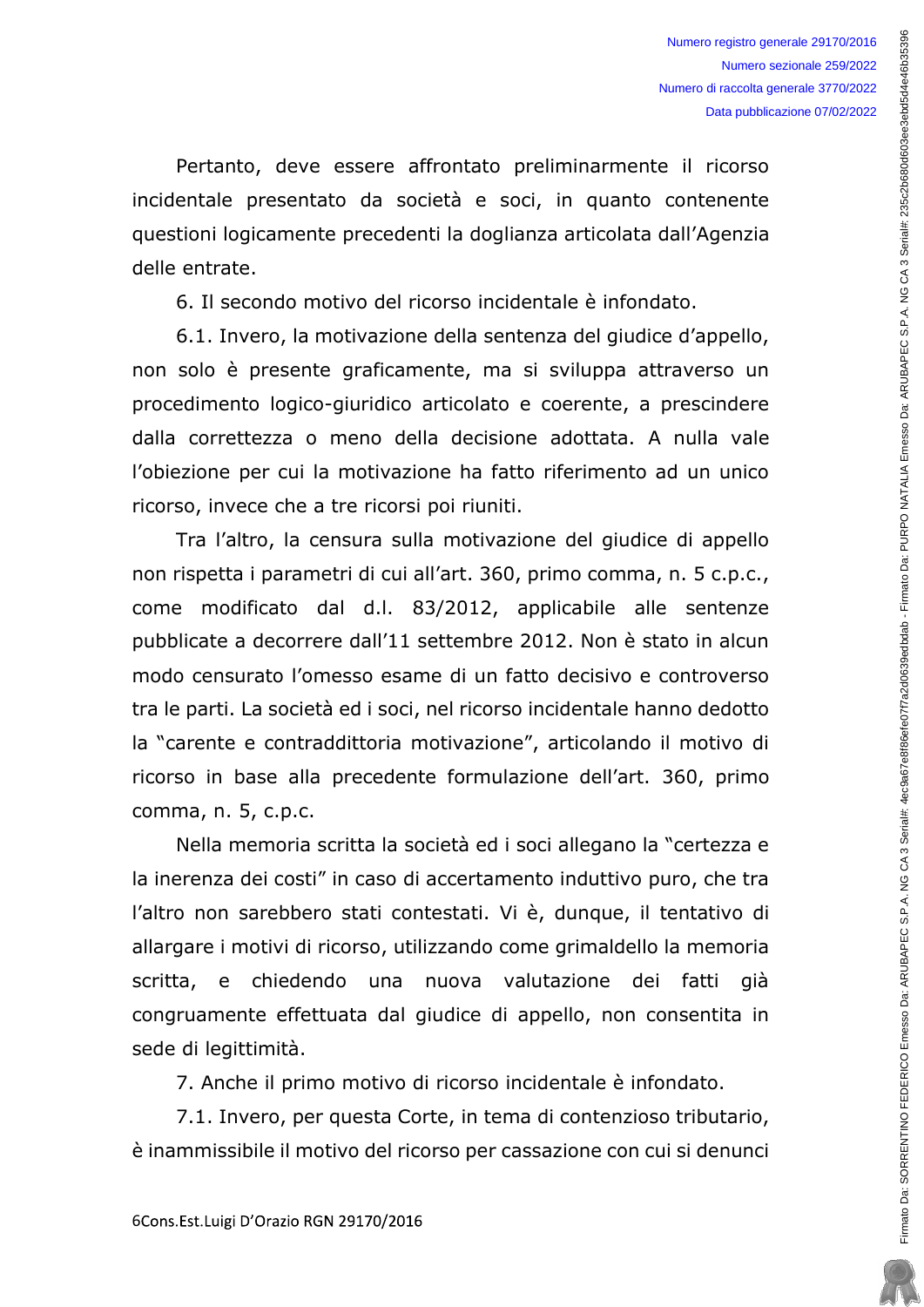un vizio dell'atto impugnato diverso da quelli originariamente allegati, censurando, altresì, l'omesso rilievo d'ufficio della nullità, atteso che nel giudizio tributario, in conseguenza della sua struttura impugnatoria, opera il principio generale di conversione dei motivi di nullità dell'atto tributario in motivi di gravame, sicché l'invalidità non può essere rilevata di ufficio, né può essere fatta valere per la prima volta in sede di legittimità - in applicazione di tale principio, questa Corte ha dichiarato inammissibile il ricorso, con cui si è dedotta la nullità dei gradi di merito e delle relative pronunce per effetto della sentenza della Corte cost. n. 37 del 2015, non essendo stata rilevata d'ufficio la nullità degli atti impositivi per carenza di potere del sottoscrittore - (Cass., sez. 5, 9 novembre 2015, n. 22810; Cass., sez. 5, 23 settembre 2020, n. 19929).

8. È fondato, invece, l'unico motivo di ricorso principale articolato dall'Agenzia delle entrate.

8.1. Costituisce fatto pacifico quello per cui l'Agenzia delle entrate ha effettivamente richiesto ai contribuenti il deposito di specifici documenti, con l'avvertimento che, in mancanza, vi sarebbe stata decadenza dalla loro produzione in giudizio (peraltro è stato prodotto in giudizio l'invito rivolto dalla Agenzia delle entrate ai contribuenti, recante la precisa indicazione dei documenti richiesti oltre all'avvertimento della inutilizzabilità in sede amministrativa e contenziosa dei documenti non depositati nel termine indicato).

8.2. Trova, quindi, applicazione, quanto all'Iva, l'art. 52, quinto comma, del d.P.R. n. 633 del 1972, in base al quale "i libri, registri, scritture e documenti di cui è rifiutata l'esibizione non possono essere presi in considerazione a favore del contribuente ai fini dell'accertamento in sede amministrativa o contenziosa. Per rifiuto di esibizione si intendono anche la dichiarazione di non possedere i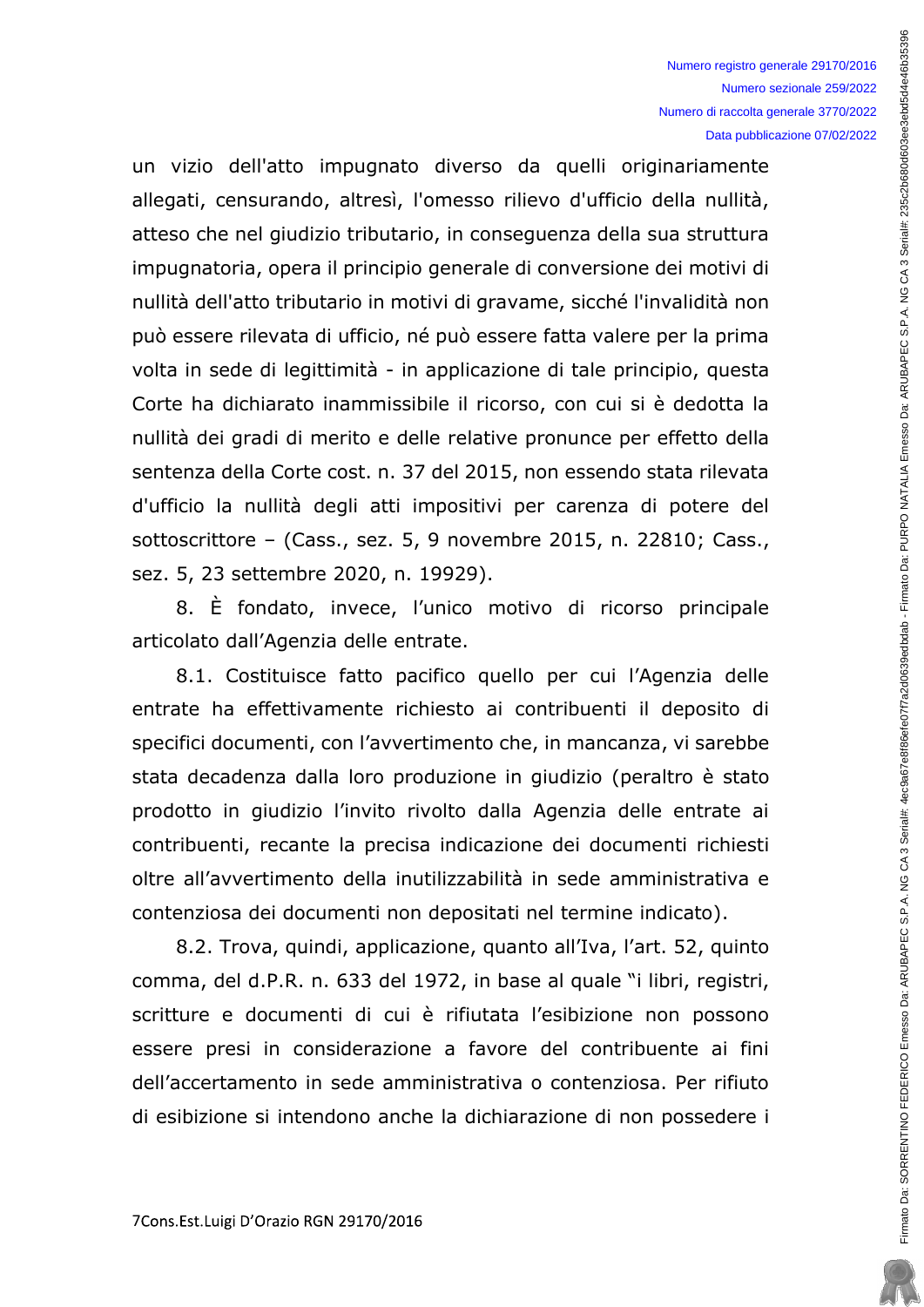libri, registri, documenti e scritture e la sottrazione di essi alla ispezione".

L'art. 32, quarto comma, del d.P.R. n. 600 del 1973, in tema di accertamento e controlli, stabilisce che "le notizie ed i dati non addotti e gli atti, i documenti, i libri ed i registri non esibiti o non trasmessi in risposta agli inviti dell'ufficio non possono essere presi in considerazione a favore del contribuente, ai fini dell'accertamento in sede amministrativa e contenziosa. Di ciò l'ufficio deve informare il contribuente contestualmente alla richiesta". Si aggiunge, poi, al quinto comma, dell'art. 32, del d.P.R. n. 600 del 1973, che "le cause di inutilizzabilità previste dal terzo comma non operano nei confronti del contribuente che depositi in allegato all'atto introduttivo del giudizio di primo grado in sede contenziosa le notizie, i dati, i documenti, i libri e i registri, dichiarando comunque contestualmente di non aver potuto adempiere alle richieste degli uffici per causa a lui non imputabile".

8.3. Pertanto, il contribuente, anche se, a fronte di una specifica indicazione da parte dell'Agenzia delle entrate, corredata da espresso avvertimento della inutilizzabilità, non ha depositato i documenti richiesti in sede amministrativa, può, comunque, procedere a tale deposito in sede giudiziale, purché sussista una causa di non imputabilità per l'adempimento tardivo rispetto alla richiesta dell'Ufficio, e purché adempia all'onere di provvedere al deposito con allegazione dei documenti all'atto introduttivo del giudizio di prime cure in sede contenziosa; il contribuente può conseguire una deroga al inutilizzabilità solo ove ricorrano le condizioni di cui all'art. 32, quinto comma, del d.P.R. n. 600 del 1973 (Cass., sez. 6-5, 19 giugno 2018, n. 16106). È necessario, guindi, che il contribuente, all'atto di produrre la documentazione unitamente al ricorso, dichiari di non aver potuto adempiere alla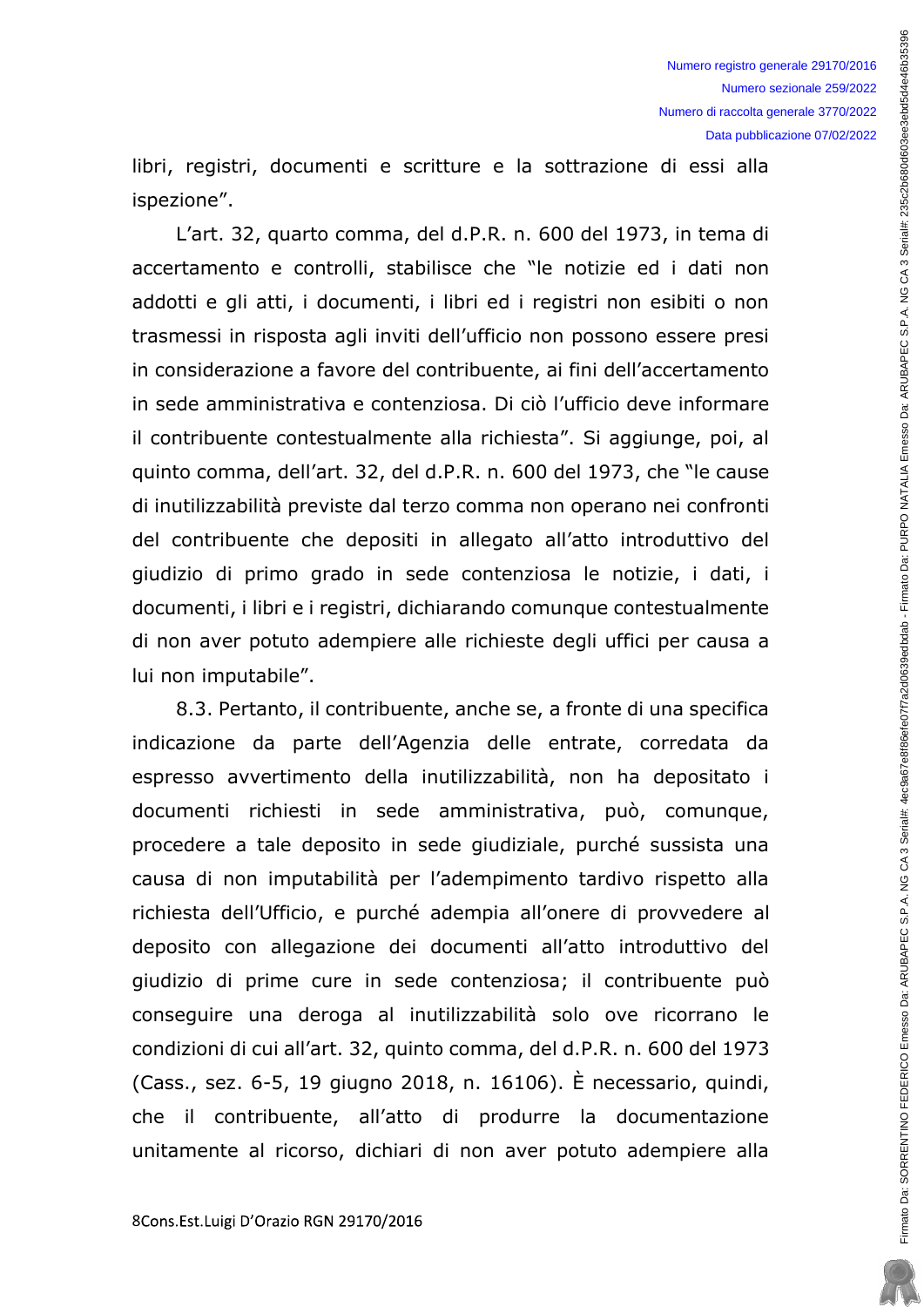richiesta dell'Ufficio per cause a lui non imputabili (Cass., sez. 5, 11 febbraio 2021, n. 3442). Dell'esistenza di cause oggettive a lui non imputabile il contribuente deve, comunque, fornire la prova (Cass., sez. 5, 14 giugno 2021, n. 16757).

9. Invero, l'omessa esibizione da parte del contribuente dei documenti in sede amministrativa determina l'inutilizzabilità della successiva produzione in sede contenziosa, prevista dall'art. 32 del d.P.R. n. 600 del 1973, solo in presenza dello specifico presupposto, la cui prova incombe sull'Amministrazione, costituito dall'invito specifico e puntuale all'esibizione, accompagnato dall'avvertimento circa le conseguenze della sua mancata ottemperanza (Cass., 27 dicembre 2016, n. 27069; Cass., 10670/2018).

Nella specie, come detto, non è contestato che vi sia stato l'ordine di esibizione in relazione alle fatture di acquisto e che vi sia stato anche l'avvertimento in ordine alla mancata ottemperanza.

10. Tuttavia, si ritiene (Cass., 2 dicembre 2015, n. 24503; Cass., 11 agosto 2016, n. 16960) che la dichiarazione del contribuente di non possedere libri, registri, scritture e documenti, specificamente richiestigli dall'Amministrazione finanziaria nel corso di un accesso, preclude, a norma dell'art. 52, quinto comma, del d.P.R. n. 633 del 1972, la valutazione degli stessi in suo favore in sede amministrativa o contenziosa e rende legittimo l'accertamento induttivo, a condizione che sia, da un lato, non veritiera e, dall'altro, cosciente e volontaria e, cioè, dolosa, diretta ad impedire l'ispezione documentale (Cass., 9 novembre 2016, n. 22743; Cass., Sez.Un., 25 febbraio 2000, n. 45), mentre, secondo un'interpretazione costituzionalmente orientata e sistematica, il contribuente può sempre contrastare efficacemente i risultati dell'accertamento induttivo con la produzione in giudizio dei documenti che non era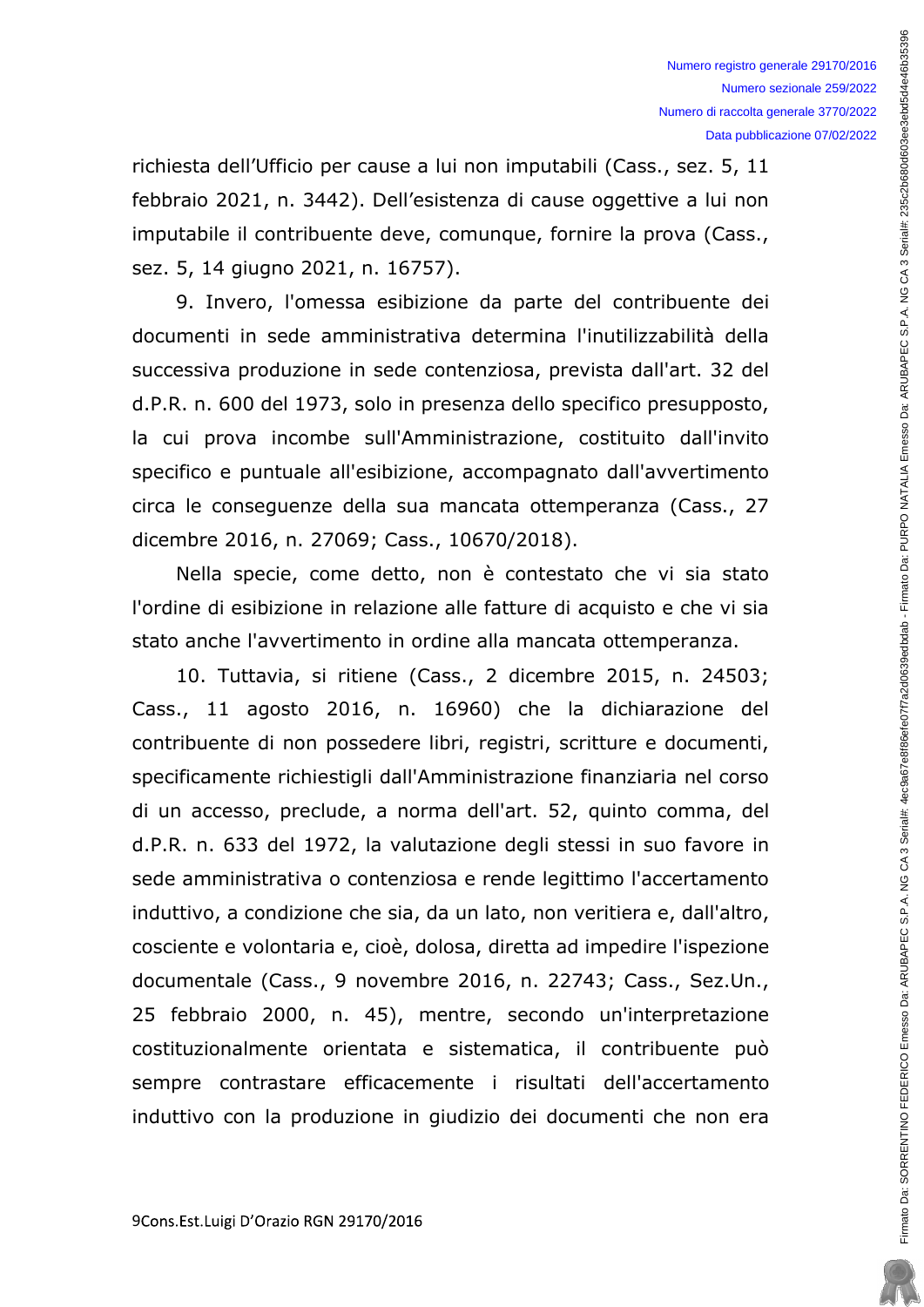stato in grado di esibire in precedenza per causa a lui non imputabile (forza maggiore, fatto del terzo, caso fortuito).

Per questa Corte, a sezioni unite, infatti, a norma dell'art. 52, quinto comma, del d.P.R. n. 633 del 1972, perché la dichiarazione, resa dal contribuente nel corso di un accesso, di non possedere libri, registri, scritture e documenti (compresi quelli la cui tenuta e conservazione non sia obbligatoria) richiestigli in esibizione determini la preclusione a che gli stessi possano essere presi in considerazione a suo favore ai fini dell'accertamento in sede amministrativa o contenziosa, occorre: la sua non veridicità o, più in generale, il suo concretarsi - in quanto diretta ad impedire l'ispezione del documento - in un sostanziale rifiuto di esibizione, accertabile con qualunque mezzo di prova e anche attraverso presunzioni; la coscienza e la volontà della dichiarazione stessa; il dolo, costituito dalla volontà del contribuente di impedire che, nel corso dell'accesso, possa essere effettuata l'ispezione del documento; pertanto, non integrano i presupposti applicativi della preclusione le dichiarazioni (il cui contenuto corrisponda al vero) dell'indisponibilità del documento, non solo se la questa sia ascrivibile a caso fortuito o forza maggiore, ma anche se imputabile a colpa, quale ad esempio la negligenza e imperizia nella custodia e conservazione (Cass., sez.un., 25 febbraio 2000, n. 45; Cass., n. 8645/2019; Cass., 21 marzo 2018, n. 7011; Cass., 8 marzo 2017, n. 5914).

11. Inoltre, il divieto di utilizzazione dei documenti non prodotti va letto alla luce del principio di collaborazione e buona fede (in senso oggettivo), espressamente enunciato nell'art. 10 della legge 212/2000, gravante su entrambe le parti, nel corso del procedimento amministrativo. Pertanto, da un lato, l'Amministrazione procedente deve formulare una richiesta di informazioni e documenti specifica ed adeguata al caso concreto, mentre dall'altro, il contribuente deve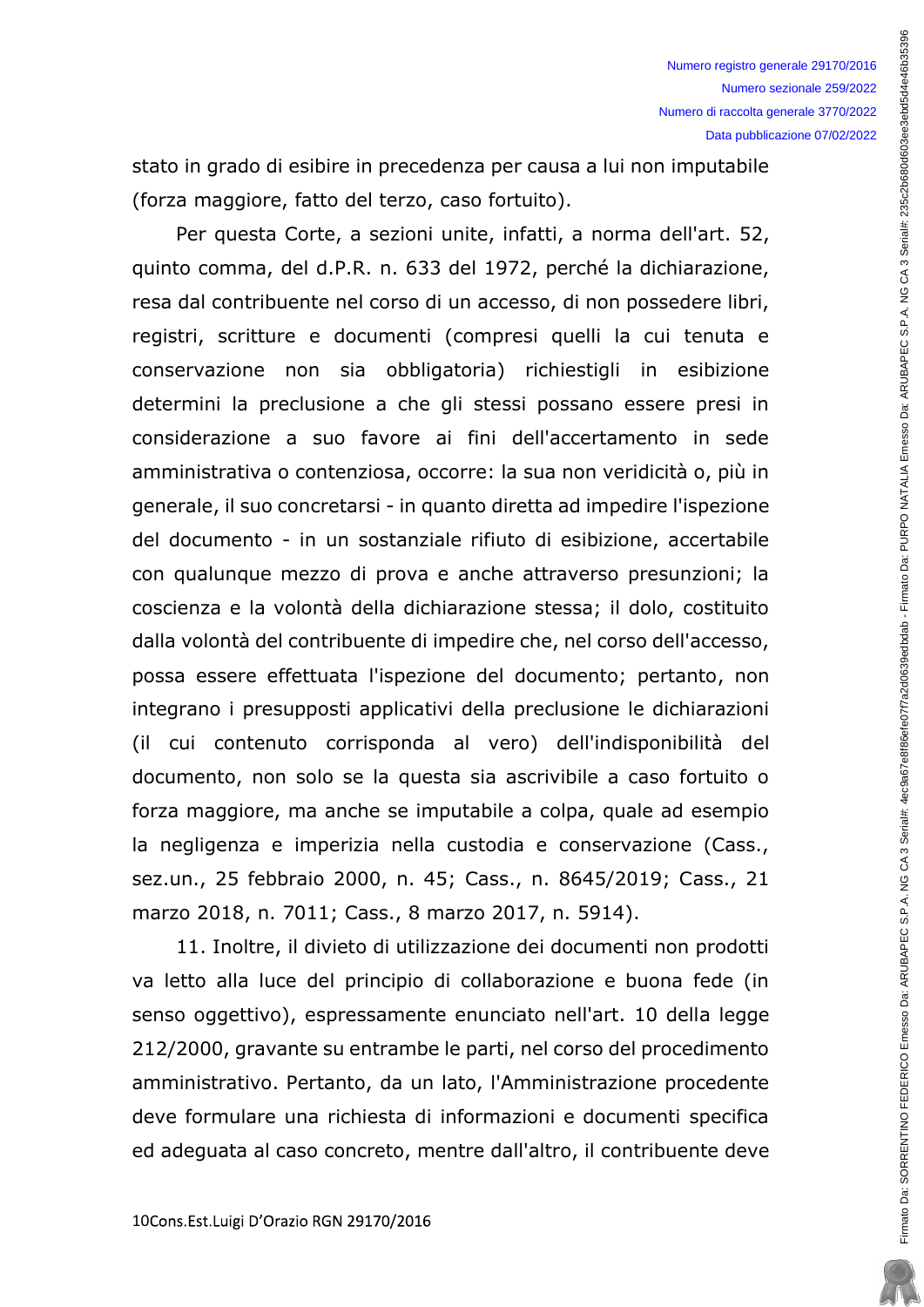assumere un comportamento collaborativo e trasparente, anch'esso rispettoso dei canoni di correttezza e diligenza (Cass., 7011/2018; Cass., 8539/14; Cass., sez.un., 45/2000).

Infatti, l'inottemperanza del contribuente a sequito dell'invio del questionario da parte dell'Amministrazione finanziaria, ex art. 32, comma 4, del d.P.R. n. 600 del 1973, comporta l'inutilizzabilità in sede amministrativa e processuale solo dei documenti espressamente richiesti dall'Ufficio, in quanto detta disposizione normativa deve essere interpretata in coerenza con il diritto di difesa sancito dall'art. 24 Cost. e con il principio di capacità contributiva di cui all'art. 53 Cost. (Cass., 22 giugno 2018, n. 16548).

12. Inoltre, per questa Corte l'omessa o intempestiva esibizione da parte del contribuente di dati e documenti in sede amministrativa è sanzionata con la preclusione processuale della loro allegazione e produzione in giudizio, che prevale rispetto all'art. 58, comma 2, del d.lgs. n. 546 del 1992 e che non può ritenersi sanata ove l'Amministrazione finanziaria non sollevi la relativa eccezione in sede di udienza di discussione della causa, atteso il carattere perentorio del termine di cui all'art. 32 del d.P.R. n. 600 del 1973, sottratto alla disponibilità delle parti (Cass., 9 novembre 2016, n. 22745).

13. Nella specie, però, è accaduto che il giudice d'appello, dopo aver ritenuto che i contribuenti non avevano adempiuto all'obbligo di deposito dei documenti richiesti, in assenza di una causa ad essi non imputabile (cfr. motivazione pagina 3 "nel caso di specie, peraltro, non risulta documentata una impossibilità assoluta ad adempiere all'obbligo di dichiarazione né a provvedere al deposito di documenti in sede procedimentale"), e dopo aver escluso che la malattia costituisse causa non imputabile (" in ogni caso, secondo la giurisprudenza non sussiste impedimento assoluto neanche nel caso di malattia, potendo il contribuente delegare il compito ad altro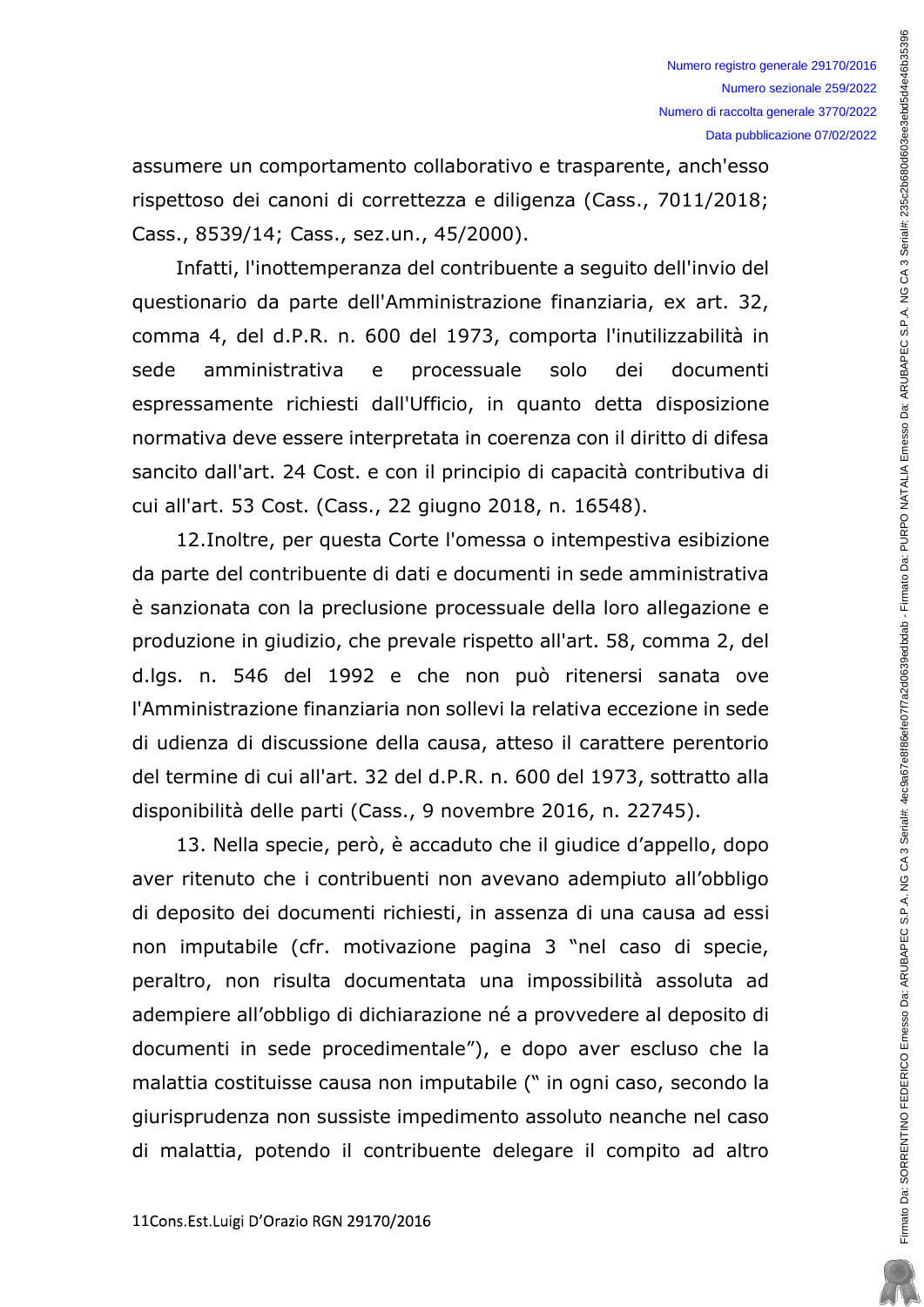soggetto idoneo"), ha però consentito la produzione delle fatture di acquisto, non solo nel corso del processo di prime cure, ma persino nel giudizio di appello.

In tal modo, quindi, il giudice è incorso nella violazione sia degli articoli 32 del d.P.R. n. 600 del 1973, sia dell'art. 52 del d.P.R. n. 633 del 1972, oltre che dell'art. 58, secondo comma, del d.lgs. n. 546 del 1992, in quanto, da un lato, ritenendo la condotta dei contribuenti non discriminata dalla esistenza di una causa ad essi non imputabile, avrebbe dovuto ritenere inammissibile la produzione nel corso del giudizio contenzioso, e, dall'altro, ove effettivamente fosse esistita una causa non imputabile ai contribuenti, non sarebbe stata comunque consentita la produzione delle fatture di acquisto del giudizio di appello, ma solo con l'allegazione delle stesse all'atto introduttivo del giudizio di prime cure. Emerge, infatti, dalla motivazione della sentenza che solo una parte delle fatture passive è stata prodotta nel giudizio di prime cure, mentre altre fatture sono state prodotte in sede di appello, con la consequente necessità di distinguere le une dalle altre, ai fini della decisione della controversia, ove naturalmente si concordi con l'esistenza della causa oggettiva non imputabile contribuenti.

14. L'esame delle fatture passive o di altra documentazione contabile, purché siano state presentate le dichiarazioni periodiche Ive, pur in assenza della presentazione della dichiarazione annuale Iva, è del resto dirimente nella controversia oggetto di esame, connotata dalla presentazione della dichiarazione dei redditi con un ritardo superiore a 90 giorni rispetto al termine di legge.

Si è ritenuto, infatti, che la neutralità dell'imposizione armonizzata sul valore aggiunto comporta che, pur in mancanza di dichiarazione annuale per il periodo di maturazione, l'eccedenza d'imposta, che risulti da dichiarazioni periodiche e regolari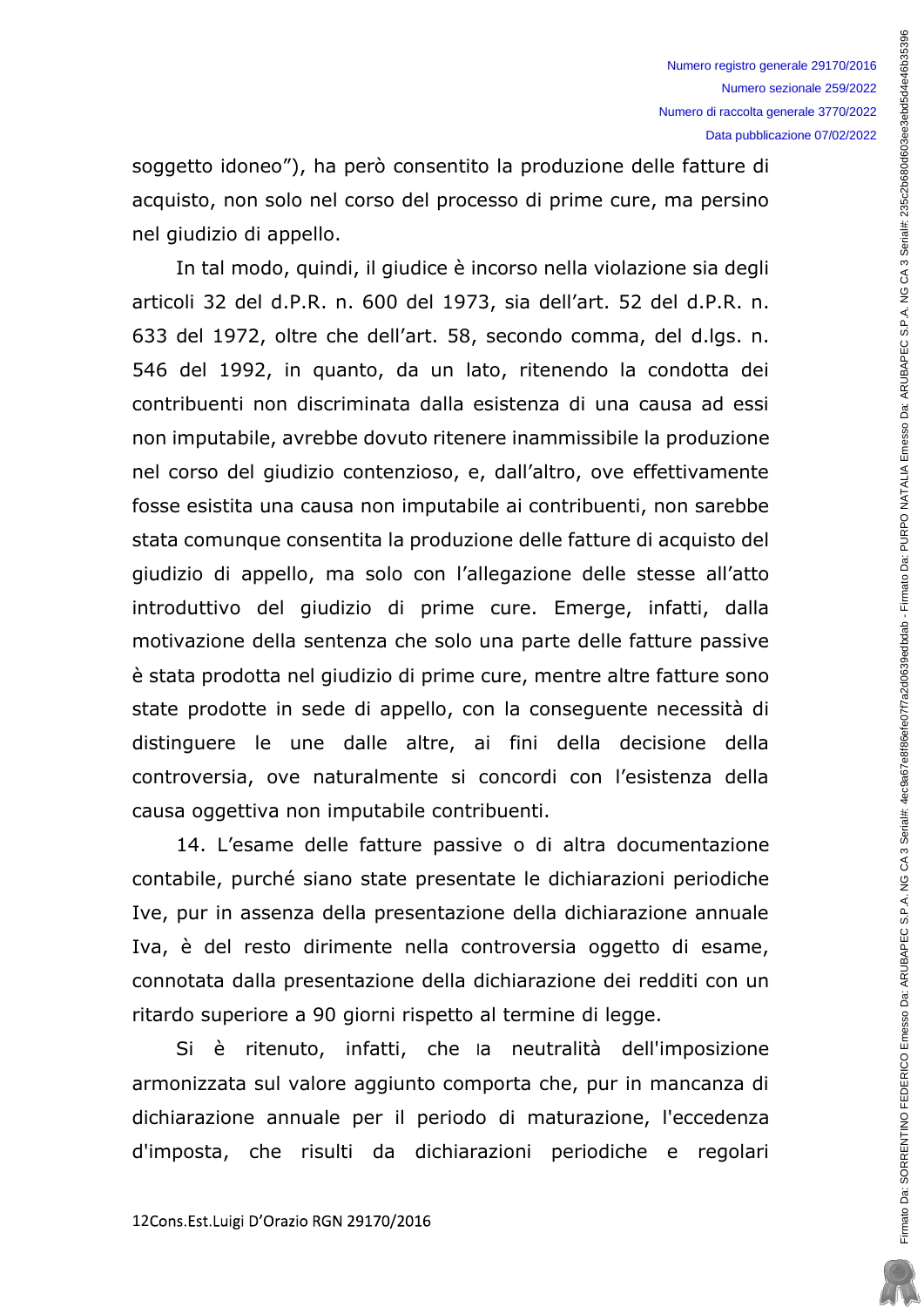versamenti per un anno e sia dedotta entro il termine previsto per la presentazione della dichiarazione relativa al secondo anno successivo a quello in cui il diritto è sorto, va riconosciuta dal giudice tributario se il contribuente abbia rispettato tutti i requisiti sostanziali per la detrazione, sicché, in tal caso, nel giudizio d'impugnazione della cartella emessa dal Fisco a seguito di controllo formale automatizzato non può essere negato il diritto alla detrazione se sia dimostrato in concreto, ovvero non sia controverso, che si tratti di acquisti compiuti da un soggetto passivo d'imposta, assoggettati ad IVA e finalizzati ad operazioni imponibili (Cass., sez. un., 8 settembre 2016, n. 17757; Cass., sez. 5, n. 32209/2019; Cass., sez. 6-5, 3 aprile 2018, n. 8131). Per le sezioni unite, quindi, il fatto costitutivo del rapporto tributario con il Fisco è ravvisato dalla effettività e liceità dell'operazione, mentre gli obblighi di registrazione, la dichiarazione ed altro hanno una diversa funzione meramente illustrativa e riepilogativa dei dati contabili, finalizzata ad agevolare i controlli dell'Amministrazione finanziaria per l'esatta riscossione dell'imposta. Pertanto, l'esercizio del diritto di detrazione dell'eccedenza Iva, che deve essere tutelato in modo sostanziale ed effettivo, va riconosciuto a fronte di una reale operazione sottostante, la cui prova certa può essere acquisita dai dati risultanti dalle fatture o da altro documento equivalente, come la documentazione contabile, essendo, invece, tal fine poco rilevante l'osservanza degli obblighi dichiarativi.

Per la detrazione Iva occorre, quindi, che il contribuente, in caso di omessa presentazione della dichiarazione annuale, fornisca la prova dell'esistenza contabile del credito non dichiarato, con la produzione all'Ufficio competente di idonea documentazione, quindi con l'esibizione dei registri Iva, delle relative liquidazioni, della dichiarazione cartacea relativa all'annualità omessa, delle fatture e di ogni altra documentazione utile allo scopo (in tal senso anche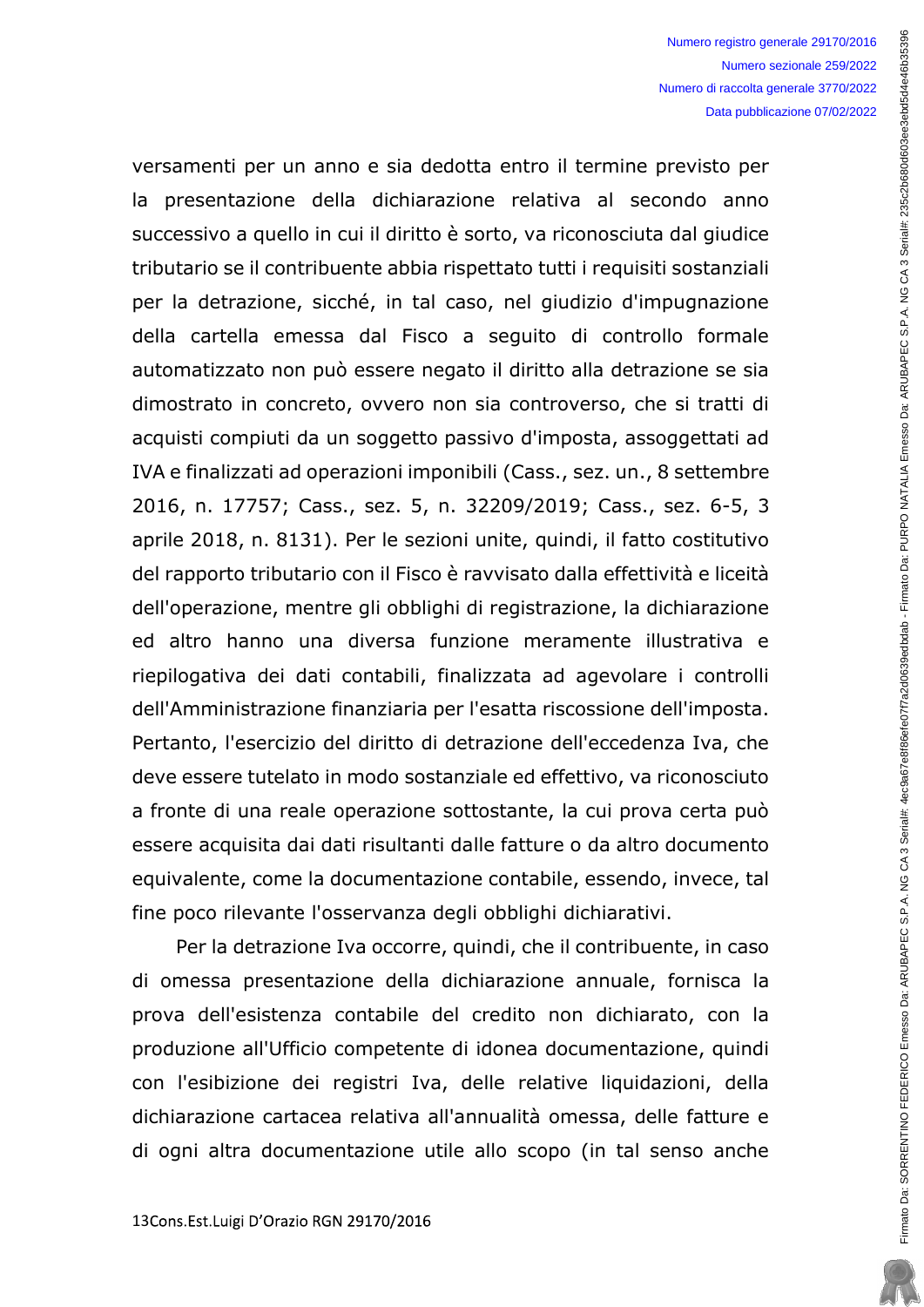Cass., 17 marzo 2017, n. 6921; in tal senso anche circolare della Agenzia delle entrate 25-6-2013 n. 21/E, in cui si riconosce la possibilità di "scomputare" direttamente l'importo del credito in detrazione, ove se ne riscontri l'esistenza, in caso di omissione delle dichiarazioni Iva; in precedenza la circolare 6-8-2012, n. 34/E consentiva solo la presentazione della istanza di rimborso ai sensi dell'art. 21 d.lg.s 546/1992, purché il credito in detrazione fosse effettivo).

Se il contribuente, infatti, non si attiene alle prescrizioni formali e contabili disciplinate dall'ordinamento interno, è onere dello stesso, a fronte della contestazione di omissioni o irregolarità, fornire adeguata prova dell'esistenza delle condizioni sostanziali cui la normativa comunitaria ricollega l'insorgenza del diritto alla detrazione.

Il contribuente deve quindi dimostrare che, in quanto destinatario di transazioni commerciali, e debitore dell'Iva è titolare del diritto di detrarre l'imposta, con un accertamento in fatto da parte del giudice di merito, da compiersi con la latitudine suggerita dalla stessa Corte di giustizia (Causa C-85/95, Reisdorf).

15.Non sono sufficienti allo scopo le sole avvenute liquidazioni periodiche, ma occorre anche l'esibizione dei registri Iva e delle relative liquidazioni, delle fatture e di ogni altra documentazione utile (Cass., 6921/2017). Non sono stati, invece, ritenuti elementi sufficienti l'istanza di condono e la dichiarazione integrativa per la definizione degli anni pregressi (Cass., 9 novembre 2016, n. 22747).

Si è precisato anche che la sola presenza della fattura attiene alla fattispecie ordinaria in cui il contribuente ha presentato le dichiarazioni Iva tempestivamente (in tal senso Corte di Giustizia UE, 1º marzo 2012, n. 280, richiamata in Cass., sez. 5, n. 32208/2019).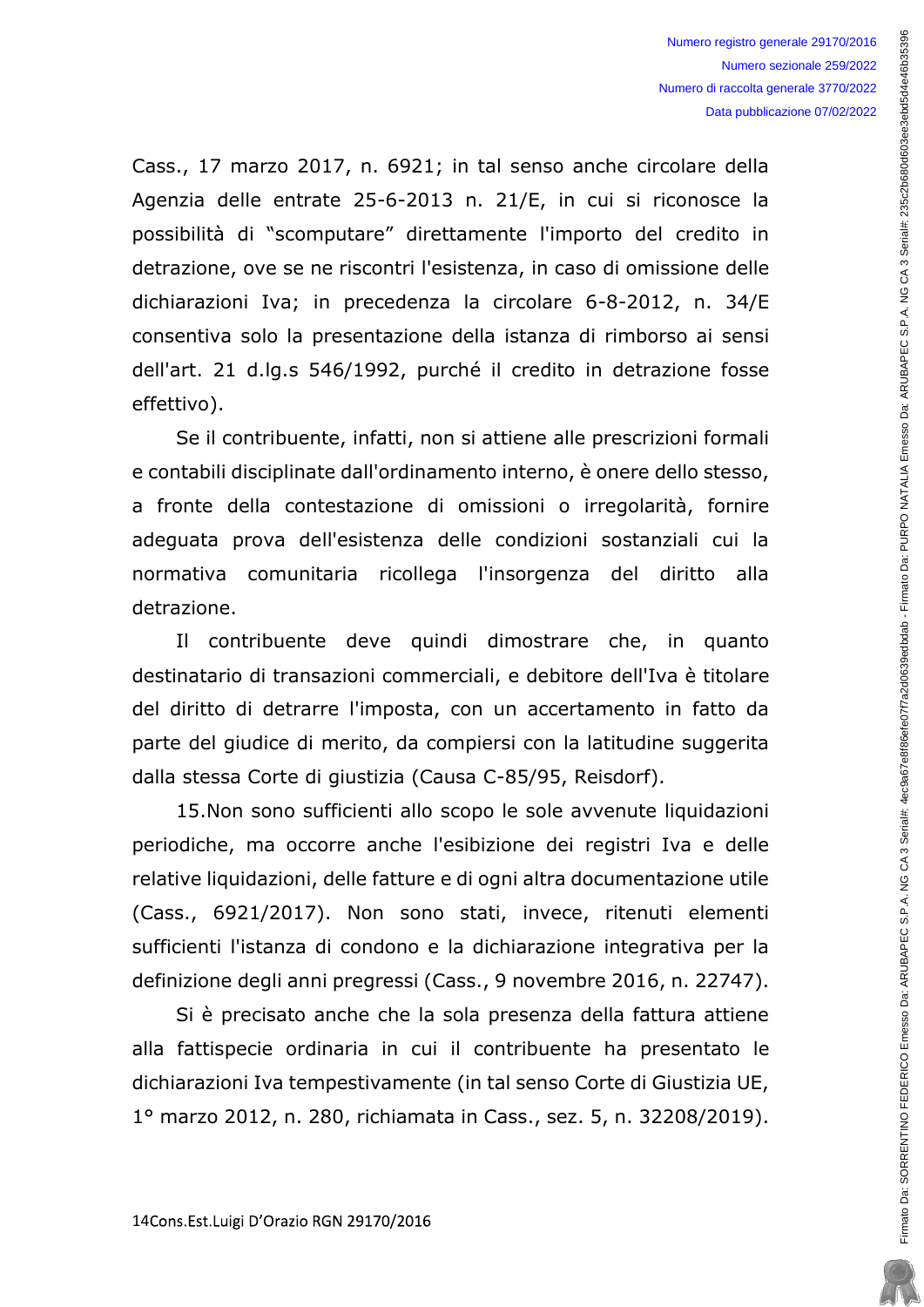Pertanto, si è affermato, sia pure anteriormente all'intervento delle sezioni unite di questa Corte (Cass., sez.un., n. 17757/2016, cit.), che, in tema di I.V.A., ai sensi dell'art. 55 del d.P.R. n. 633 del 1972, l'inottemperanza del contribuente all'obbligo della dichiarazione annuale rende legittimo l'accertamento induttivo da parte dell'Ufficio - il quale può desumere i dati per la ricostruzione del giro d'affari del contribuente da qualunque elemento a sua conoscenza, ivi compresa la dichiarazione tardivamente presentata da quest'ultimo - e preclude che l'imposta versata sugli acquisti di beni e servizi nel periodo dell'omessa dichiarazione possa essere detratta, se non risulti dalle dichiarazioni periodiche, essendo irrilevante che il pagamento di tali imposte sia evincibile da altra documentazione, inclusa la contabilità d'impresa (Cass., sez. 6-5, 20 gennaio 2016, n. 1020).

16. La sentenza impugnata deve, quindi, essere cassata, in relazione al motivo accolto, con rinvio alla Commissione tributaria regionale dell'Abruzzo, sezione distaccata di Pescara, in diversa composizione, che provvederà anche sulle spese del giudizio di legittimità.

#### **P.O.M.**

accoglie il ricorso principale; rigetta il ricorso incidentale dei contribuenti; cassa la sentenza impugnata in relazione al motivo alla Commissione tributaria accolto, con rinvio regionale dell'Abruzzo, sezione distaccata di Pescara, cui demanda di provvedere anche sulle spese del giudizio di legittimità.

Ai sensi dell'art. 13, comma 1-quater, del d.P.R. 115 del 2002, dà atto della sussistenza dei presupposti processuali per il versamento, da parte dei ricorrenti incidentali, dell'ulteriore importo a titolo di contributo unificato pari a quello previsto per il ricorso, a norma del comma 1-bis, dello stesso art. 1, se dovuto